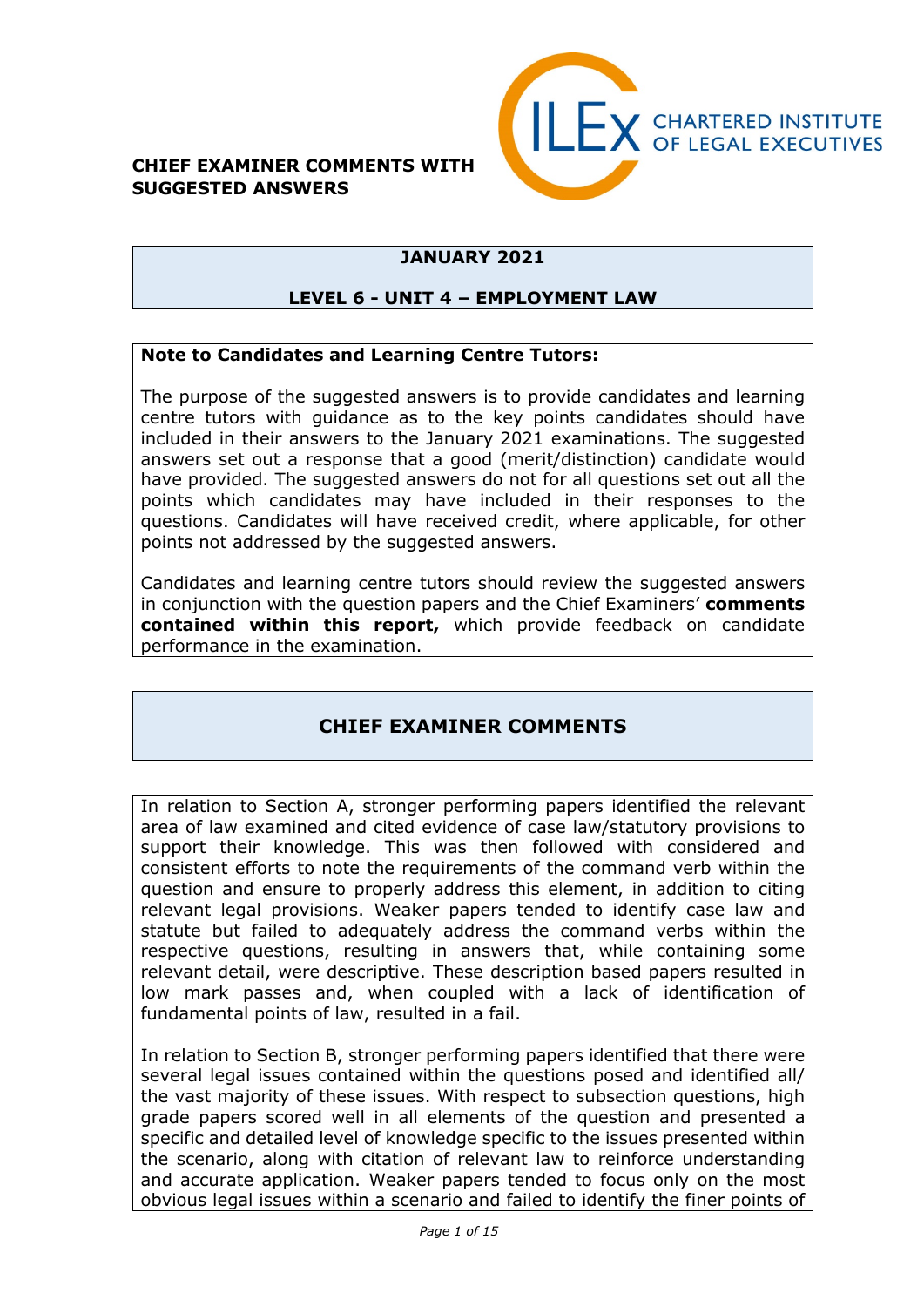the assessment. Furthermore, failing papers would identify the broad area of law examined but fail to acknowledge the precise legal issues within the scenario. Such papers present broad and over arching explanation of legal provisions that were not sufficient to demonstrate adequate knowledge of the legal issues examined but rather more of a general overview of the area of law.

The errors noted above could be lessened with greater attention being paid to the exam paper command verbs. Furthermore, thorough revision of the areas of law that form the unit specification would allow for a more precise application of law as there would be a broader knowledge base to utilise. At Level 6, it is unlikely that only the fundamental points of law specific to an area will be examined and there needs to be a higher level of expert specific knowledge gained through more detailed and extensive research and revision specific to the areas within the unit specification.

# **CANDIDATE PERFORMANCE FOR EACH QUESTION**

### **Section A**

### **Question 1**

This was quite a popular question and the majority of candidates who selected this question performed well. The statutory definition was overall well understood and explained, and reference was also made to case law. Stronger papers utilised a variety of cases, whereas weaker papers tended to note just a few examples. The papers that failed this question tended to describe statutory provisions without giving sufficient case law examples. Overall, the majority of candidates cited sufficient and relevant law, however, the 'critical analysis' aspect of the question required more attention. Only stronger performing papers addressed this element of the question. This however allowed for proper distinction be made between stronger and weaker papers.

### **Question 2**

This majority of candidates who selected this question performed well. However, there was a tendency to be descriptive in noting the requirements of a proper investigation, without evaluation of the importance of the investigation. Both case law and ACAS provisions were appropriately identified and cited by the majority of candidates, and there was an overall good level of detail within most responses. This level of legal citation allowed for most responses to perform well however, again, the critical evaluation aspect was evident to an in depth extent only in the stronger performing papers. The majority of passing candidates, however, attempted some brief evaluation within the concluding passages, which was credited.

### **Question 3(a)**

The majority of candidates recognised relevant selection criteria, stronger papers also noted relevant case law and highlighted the need to avoid discriminatory approaches in selection criteria, thereby somewhat addressing the 'assessment' element of the question. However, while the salient points were identified by the majority of the responses, a few papers presented too broad an overview of redundancy issues. This included unnecessarily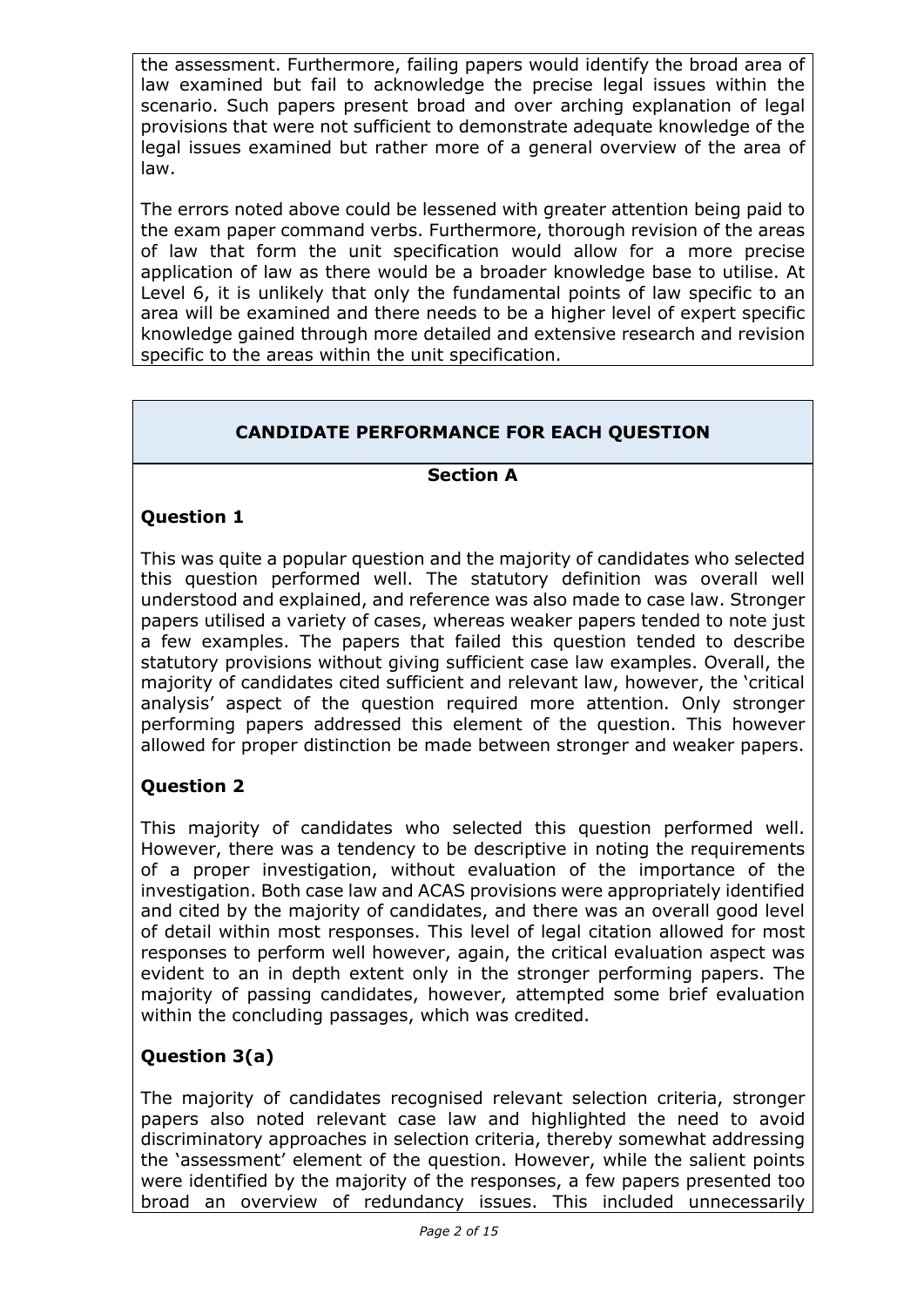explaining what a redundancy is, and also deviation into consultation, rather than focusing only upon the quite narrow and specific confines of selection criteria only.

# **(b)**

The question required only 'explanation' of measures and laws and these were generally well identified. The majority of candidates appropriately cited the unfair dismissal awards and relevant statutory provisions; however, only stronger papers also noted the potential for redundancy specific awards and associated statute.

## **Question 4**

This was quite a popular question that produced some strong responses. The vast majority of candidates cited the seminal case law tests of employment status, with stronger papers also noting more recent developments in terms of issues surrounding defining agency workers and the 'gig' economy, along with citation of both case law and statutory provisions. Papers that failed this question tended to explain the differences between workers, the selfemployed and employees in terms of benefits and obligations, rather than addressing the actual specifics of the question which focused on the tests used to distinguish status. Overall, the citation of law was good, but again, the weaker papers tended to be quite descriptive and did not sufficiently address the 'analyse' aspect of the question. This did however allow for stronger candidates to excel and demonstrate their topical and specific knowledge.

### **Section B**

## **Question 1**

This question examined several legal issues and there was some disparity in the ability to address these topics. The flexible working aspect of the question was very well addressed with the vast majority of candidates noting the relevant legal requirements and also making appropriate application of the law. The parental leave aspect examined a new piece of statute and the majority of candidates recognised this law and cited it appropriately; although some papers deviated from the focal point of assessment and also addressed broader leave options not specific to the bereavement points examined. Finally, the brief but important discrimination aspect of the question was identified by only few stronger papers. Nonetheless, the question resulted in overall good pass marks due to the flexible working elements being quite strong and specific to the scenario.

## **Question 2(a)**

This was a very straight forward question and required only identification and explanation of one statutory provision, as specific to the scenario. The vast majority of candidates who addressed this question noted this provision, explained it in detail and applied it briefly, but accurately, to the scenario.

## **(b)**

The responses to this question tended to identify the relevant statutory protection afforded to transferred employees and the preservation of rights, with stronger papers also mentioning the harmonisation arguments.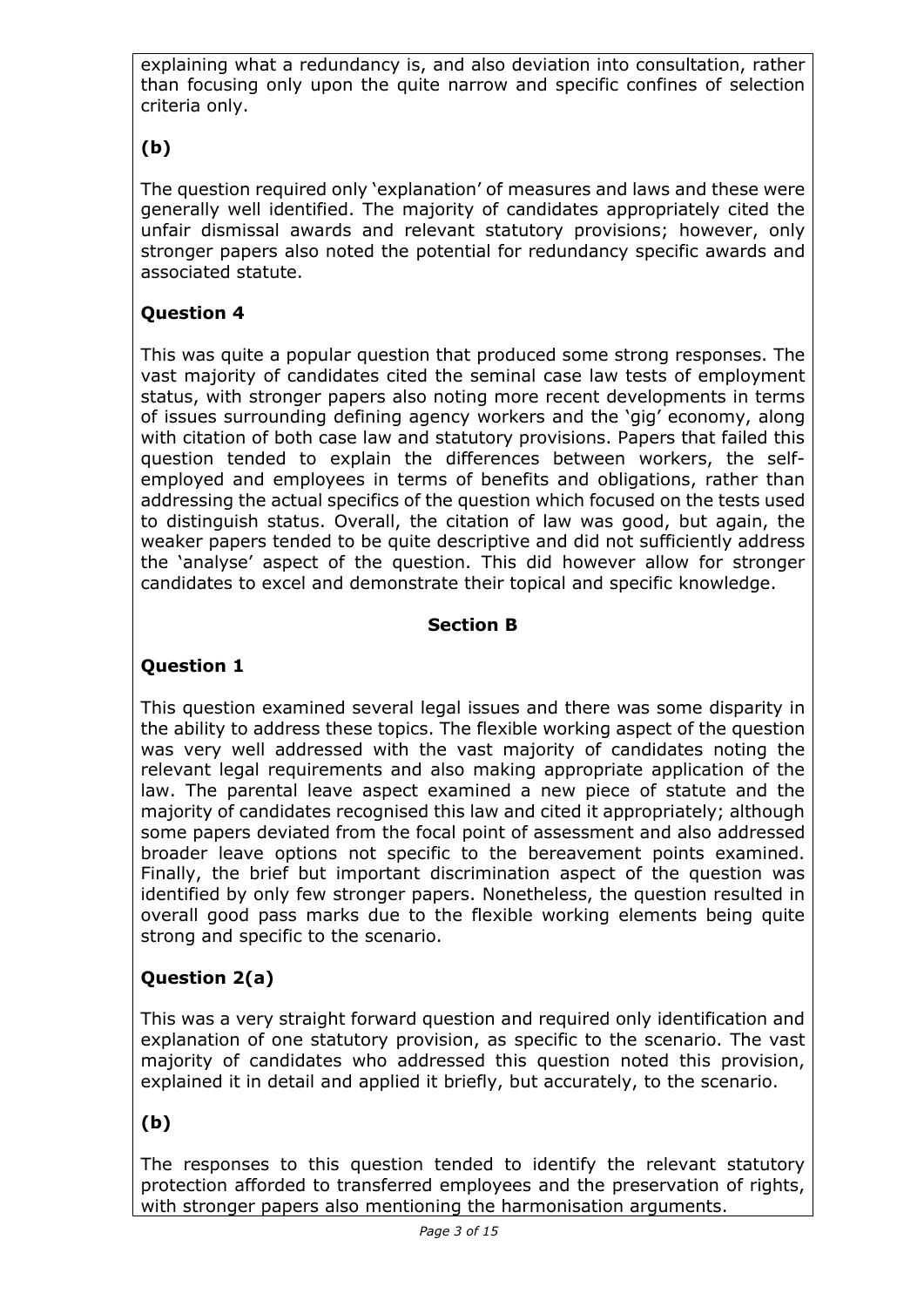# **(c)**

This was the most challenging element of the question, but answers were on the whole accurate, if lacking some of the finer details of application. Both the rights and remedies were generally addressed in a relevant manner along with appropriate citation of law. Overall, Q2 was not a particularly popular question; however, candidates that attempted the question were quite well versed on the area of law examined in relation to all three subsections.

## **Question 3**

This was a moderately popular question and candidates that responded to this question tended to produce answers that were detailed but at times lacked sufficient identification and application of the specific legal issues examined. There were several points of discrimination found within the scenario presented and few candidates noted all relevant points; with the exception of very few higher scoring responses. Some failing papers did not address the potential remedies element of the question. While the majority of papers recognised discrimination statute and described types of discrimination, there was a tendency to lack specific application of these points to the question within failing papers. Passing papers identified some of the relevant provisions, however, very few candidates noted all points examined and accurately applied these to the question. Discrimination tends to be quite a popular area of law however this question required a very specific approach, and generalised answers, as well as a lack of reference to remedies, resulted in some quite low marks for this question. I do not believe this was a reflection on the question but rather the fact that many candidates enjoy the area of discrimination law and choose to tackle the question due to the area examined, even if they were unsure of the specifics of application.

## **Question 4(a)**

The majority of candidates who selected this question identified the relevant type of common law dismissal, along with citation of basic supporting law with application. Stronger papers also noted the relevance of timelines and cited case law for and against a finding of dismissal. Papers that failed this question tended to give responses that did not identify the relevant type of dismissal specific to the scenario presented and rather presented some general, and at times inaccurate, legal principles that did not suggest the issues examined had been adequately identified or addressed.

# **4(b)**

This question produced overall strong responses with the vast majority of candidates noting the requirements for validity, along with supporting seminal case law references. Arguments as to the validity of the clause were overall balanced and credit was given for any reasoned conclusion.

## **(c)**

This straightforward, relatively low mark question produced good answers that identified the relevant law and made proper application. Few higher scoring responses were very detailed and raised some critical points when applying the law. Overall, Q4 was quite a popular question with parts b and c resulting in overall high grades.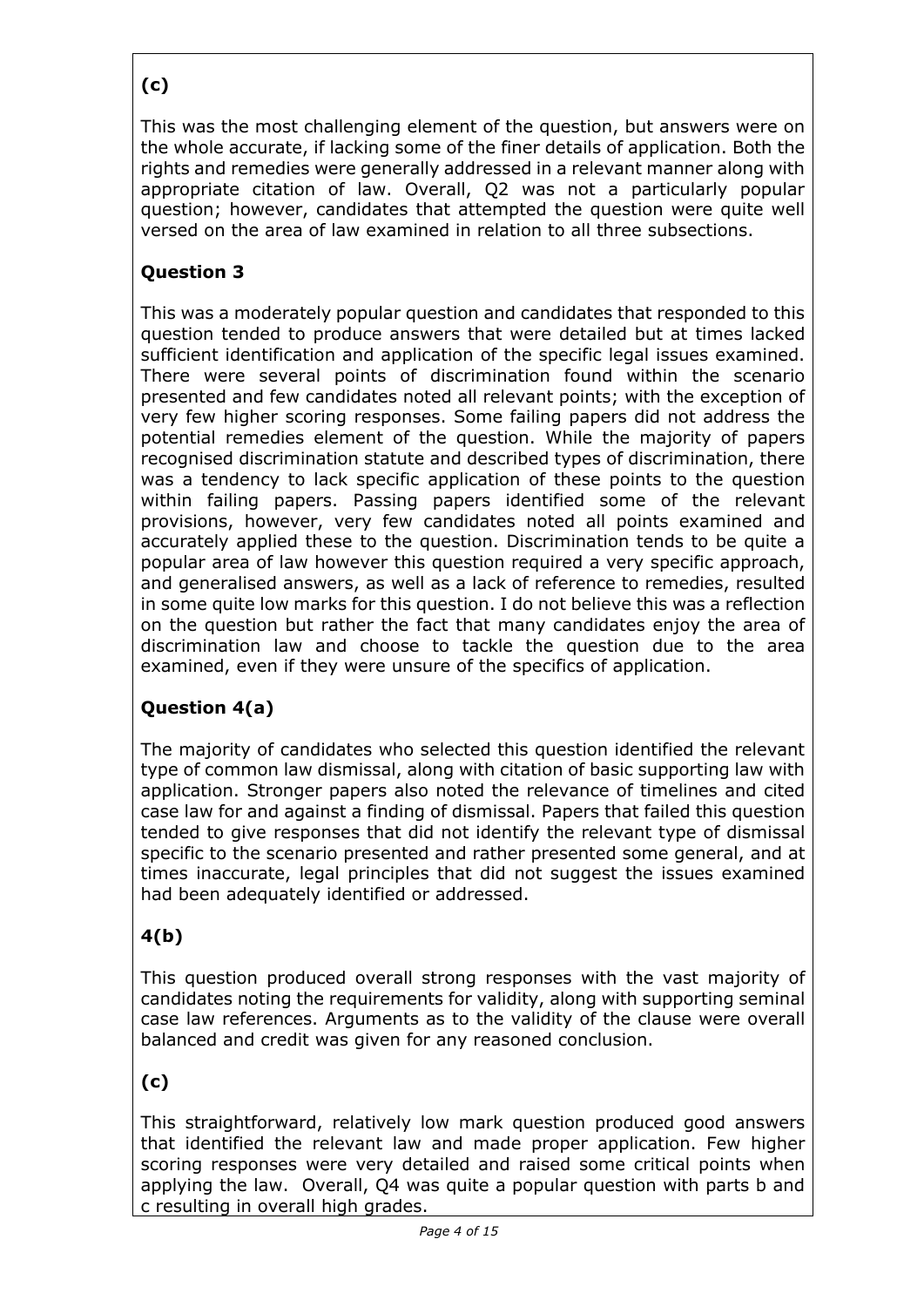#### **SUGGESTED ANSWERS**

#### **LEVEL 6 - UNIT 4 – EMPLOYMENT LAW**

#### **SECTION A**

#### **Question 1**

The Equality Act 2010 protects against several forms of discrimination, including harassment. Harassment is defined under s26 as occurring where a person engages in unwanted conduct related to a protected characteristic or of a sexual nature which has the purpose or effect of violating another's dignity or creating a hostile, degrading, humiliating or offensive environment for another.

The Equality Act 2010 s26 (4) considers the 'reasonableness' of the claimants response. This requires the tribunal to take into account (a) the perception of the claimant, (b) the other circumstances of the case, and (c) whether it is reasonable for the conduct to have that effect. This balancing act will require the courts to consider both the nature of the parties' relationship, as well as the work environment.

Indeed, judicial interpretation of 'harassment' is varied and appears highly dependent upon the facts of the case. One area that illustrates this pragmatic approach is whether a single act of harassment is sufficient to create a hostile environment and thereby meet the s26 statutory definition.

In the case of Insitu Cleaning Co Ltd v Heads (1995), it was held that a single act of verbal harassment of a sexual nature can be discriminatory harassment. However, the court stressed that the characteristics of the parties involved will play a part in determining the ruling. In particular, where a senior member of staff makes a comment to a more junior member, this is more likely to be discriminatory due to the power imbalance implicit in that relationship.

The importance of considering the dynamics of the parties, as well as the nature of the work environment, was again stressed in Evans v Xactly (2018). In this case the judicial reasoning focused upon the fact that a potentially discriminatory comment may not be harassment where the work environment was one where such comments were commonplace and acceptable 'banter'. Where the complainant is a participant in such banter and does not complain at being the subject of such comments, they will not be able to meet the statutory definition of harassment as it is unlikely they experienced the environment as hostile at the time of the incident nor felt their dignity had been violated. The EAT confirmed this outcome and stated that such claims are 'highly fact-sensitive and context specific' and a different outcome would have resulted in a different work environment.

A similar issue arose in Minto v Wernick Event Hire Ltd (2009), where an employee was subject to daily remarks of a sexual nature. In this case, the 'banter' defence was not accepted as the tribunal found that the facts of the case suggested this was not an equal exchange and the complainant was not a willing participant in these communications. Furthermore, the complainant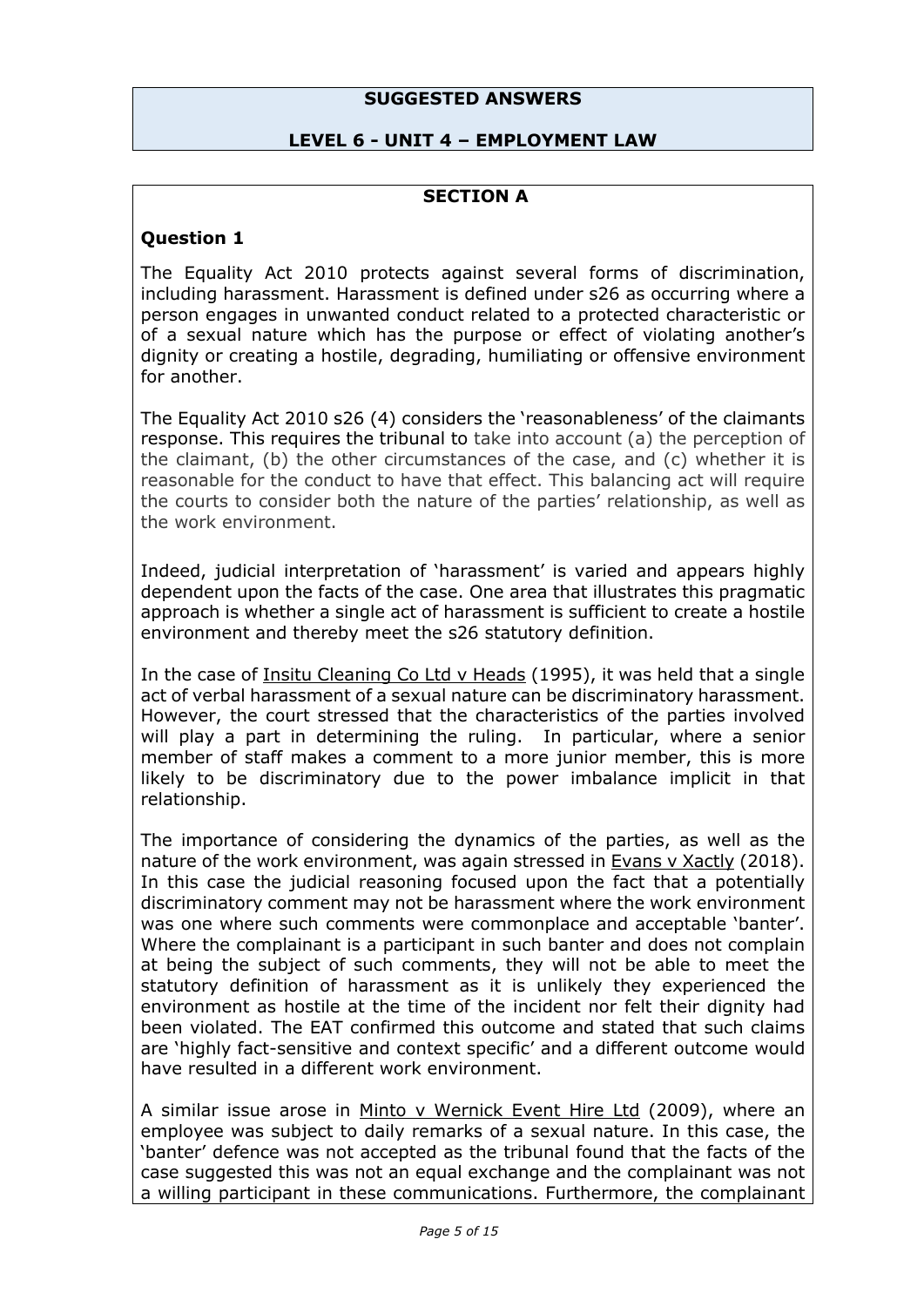was not on an equal footing with the more senior member of staff making the remarks to her. This case reinforces the flexible judicial approach in considering not just the words spoken but the environment in which they are spoken and how the recipient interprets the exchanges.

With regard to claims of racial harassment, a recent case again highlights the importance of being mindful of the precise words used and by whom and to whom they are said. In [Basi v Snows Business Forms Ltd](http://www.xperthr.co.uk/law-reports/race-discrimination-gbp2000-for-monkey-comment-made-to-indian-employee-during-golf-game/151340/?c=1844?cmpid=ILC|PROF|HRPIO-2013-110-XHR_free_content_links|ptod_article&sfid=701w0000000uNMa) (2009), it was held that, although the environment was one where banter occurred , a comment made to an employee of Indian origin describing him as a "cheeky monkey" fell outside the usual level of acceptable banter and was racial harassment. This comment was made during a game of golf where business was being discussed, this reinforces the willingness to find harassment even when occurring outside the strict work environment but within a work-related discussion.

The motives of the person making the alleged harassing statements will also not be a decisive point in determining whether harassment has taken place. In [Harper v Housing 21](http://www.xperthr.co.uk/law-reports/race-discrimination-line-manager-repeatedly-likened-irish-worker-to-my-big-fat-gypsy-wedding-characters/152345?c=1844?cmpid=ILC|PROF|HRPIO-2013-110-XHR_free_content_links|ptod_article&sfid=701w0000000uNMa) (2012), the tribunal upheld a complaint of racial harassment, amongst other claims, despite the fact that the it was claimed the comments were made in jest and no offence or malice intended. This demonstrates the willingness of judges to consider the recipient's interpretation of the events and whether they reasonably felt their dignity was violated and the environment had become hostile for them, as per the s26 definition of harassment. The intentions of the statement maker are not a focal point of consideration; not least because this defence could clearly be abused. Similarly, 'jokes' as to the perceived sexual orientation of an individual are also not acceptable and were held to be harassment, particularly when these are made in both written and verbal form, Austin v Samuel Grant Ltd (2012).

Overall, these examples dealing with different protected characteristics do show a degree of consistency. In particular, remarks made by a manager or other senior person will be treated more seriously. The context and general atmosphere of the workplace is taken into consideration but will not justify comments which cannot fall within the definition of banter.

Finally, the courts are willing to find an employer vicariously liable for harassment committed by an employee where they have failed to take measures to address or prevent such discrimination, Jones v Tower Boot (1997). The courts appear to take this matter quite seriously and have confirmed that a merely giving a formal warning to the harasser will not suffice and, if the behaviour continues, further disciplinary action should be taken, Enterprise Glass v Miles (1990).

Ultimately, it would appear the courts interpret s26 harassment in a broad and flexible way that focuses upon the facts of each case and the characteristics of the parties involved. While this is seen as a pragmatic approach, it may also arguably give the courts too much discretion and result in inconsistent approaches as to what is considered acceptable behaviour within the workplace.

## **Question 2**

Dismissal for misconduct can have a significant impact on an employee's welfare; both financially and in terms of professional reputation. Therefore,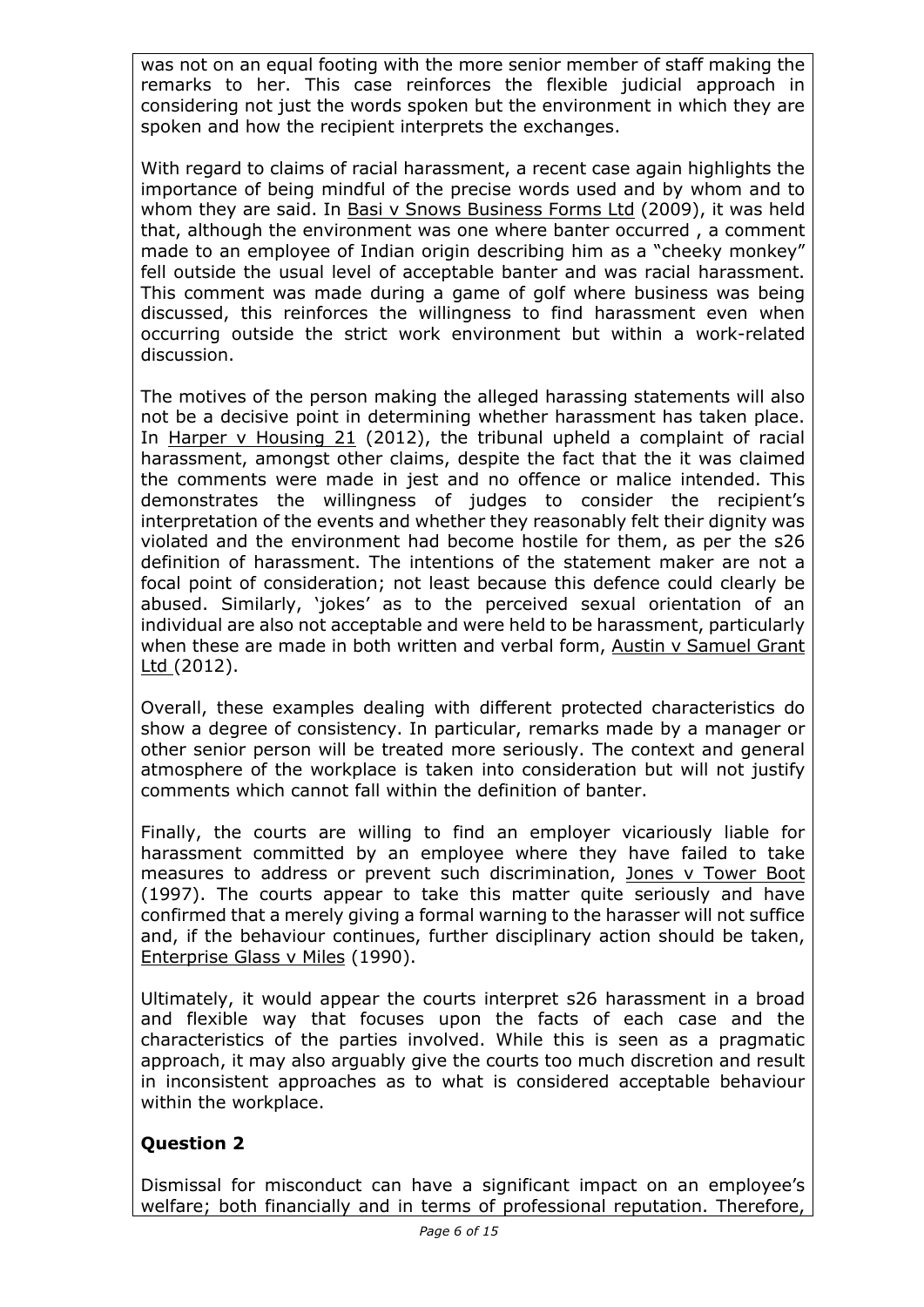an employer must ensure that the misconduct complained of has been properly investigated and adjudicated on prior to dismissing the employee.

Misconduct is a ground for potentially fair dismissal under s98 Employment Rights Act 1996 (ERA), however, the employer must demonstrate that the dismissal was reasonable. An important aspect of reasonableness is showing that proper procedure has been followed, including appropriate investigation into the alleged misconduct. This will not only protect the rights of the employee but also help guard against the employer being found to have unfairly dismissed the employee.

When an employee has been accused of misconduct, it is good practice for the employer to invite that employee to a meeting. At this meeting, the disciplinary procedure can be used as a method of investigating the alleged misconduct. The ACAS disciplinary code states that the disciplinary process should establish facts of the case, inform the employee of the problem and allow the employee to be accompanied. During this process, the employer can ask the employee questions to facilitate investigation into the alleged misconduct and give the employee an opportunity to explain or defend their actions.

Dismissal due to misconduct must be reasonable and fair in the circumstances. One aspect of this test of reasonableness occurs when the tribunal considers whether the employer genuinely believed the employee was guilty of the offence, whether they had reasonable grounds for that belief and whether the employer carried out as much investigation into the matter as was reasonable, BHS Ltd v Burchell (1978). A failure to show 'reasonable' investigation would likely result in the first two questions being answered in the negative as it would be difficult to argue the employer 'genuinely and reasonably' believed the employee was guilty of the offence if there was no proper investigation carried out to justify and substantiate that belief.

Furthermore, the tribunal will consider if the employer's actions fell within the band of reasonable responses: Iceland Frozen Foods v Jones (1982) and HSBC Bank v Madden (2001). The employer must act reasonably in the circumstances and consideration will be given to the resources of the employer, as well as the seriousness of the allegation.

When a serious and potentially career changing allegation of misconduct is made, it is clear that only an appropriately in depth, independent and thorough investigation will be reasonable. This point was reinforced in Hargreaves v Manchester Grammar (2018), where dismissal for an alleged physical assault on a student was held to require a higher standard of investigation given the nature of the allegation against the claimant.

However, it is important to note that those investigating alleged misconduct should seek information and facts only, not draw conclusions. In Dronsfield v University of Reading (2019), investigation was carried out into alleged misconduct and the investigation report included a value judgement as to the strength of the case against the employee. This comment was removed from the report and it was suggested this removal rendered the dismissal unfair. However, the employment tribunal confirmed that changes to an investigator's report will not necessarily render a dismissal unfair so long as the information excluded referred to evaluative judgements on the merits of the case and did not exclude any facts of the case. It is not the job of the investigators/investigation to reach any conclusions but to thoroughly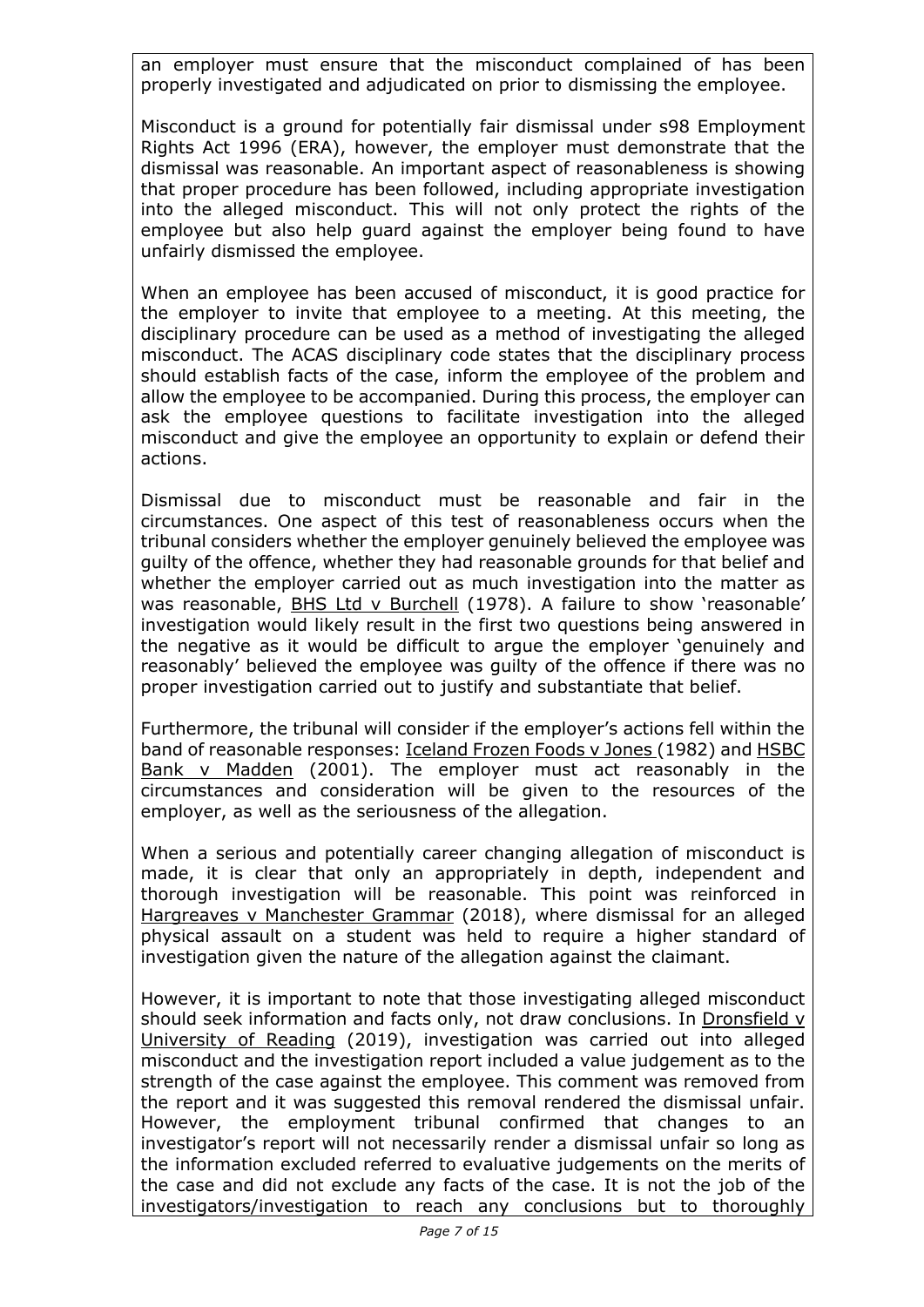investigate the facts and allow conclusions to be made by the disciplinary panel only.

The importance of following proper procedure, including appropriate investigation, is further reinforced by the financial award available for unfair dismissal. Where an employer is found to have failed to follow proper procedure and codes, any award obtained against their company for unfair dismissal may be increased by up to 25%, Polkey v AE Dayton Services Limited (1988). However, this is applied with reference to the reality of each case and, where proper procedure would not have made any difference to the outcome nor the decision to dismiss, the award can be reduced to an amount the tribunal considers just and equitable appropriate, up to nil.

On the above, it would appear essential that proper investigation is conducted into any allegations of employee misconduct, particularly those of a serious nature. However, on balance, where proper investigation would not have changed the outcome, the courts will take this into account when making an award made to the employee.

## **Question 3(a)**

When considering which employees from within the relevant pool are to be made redundant, it is necessary to use criteria which can be seen to be objective and fair. Ideally the employer should identify an explicit set of criteria in advance and make this known.

Acceptable selection criteria include the employee's standard of work, skills, qualifications or experience and disciplinary record. These are factors that can be objectively measured and observed and are therefore a fairer basis for selection, rather than ones that require a subjective value being placed upon the employee. For example, in Williams v Compair Maxam (1982) employees who, 'in the opinion of the managers would be able to keep the company viable', were not selected for redundancy. This was deemed to be an unfair basis for selection for redundancy as the justification called for subjective determinations on which employees were considered more valuable than others, without reference to measurable facts, such as skills, experience etc.

An employee's attendance record may also be considered in selection for redundancy. However, the employer must ensure not to consider any absence related to disability or maternity as the employee is protected from discrimination on these bases.

The selection criteria must be non-discriminatory. Although employees may be selected on their length of service, this cannot be the only basis for selection as it may result in age discrimination. Furthermore, the 'last in, first out' (LIFO) basis is only acceptable if it can be objectively justified and seniority is only one factor among many considered in selection for redundancy, Hobson v Park Brothers (1973). The LIFO approach may also be potentially indirectly discriminatory against women as they are more likely to work part time and therefore have less service, Clarke v Eley (1982).

Ultimately, the employer must show that the basis for selection for redundancy is clear, objectively measurable and indiscriminatory. Indeed, in Cox v Wildt Mellor Bromley Ltd (1978), it was confirmed that the employer must show how they came to the decision to make the employee redundant, the factors they considered and how their decision was applied in practice.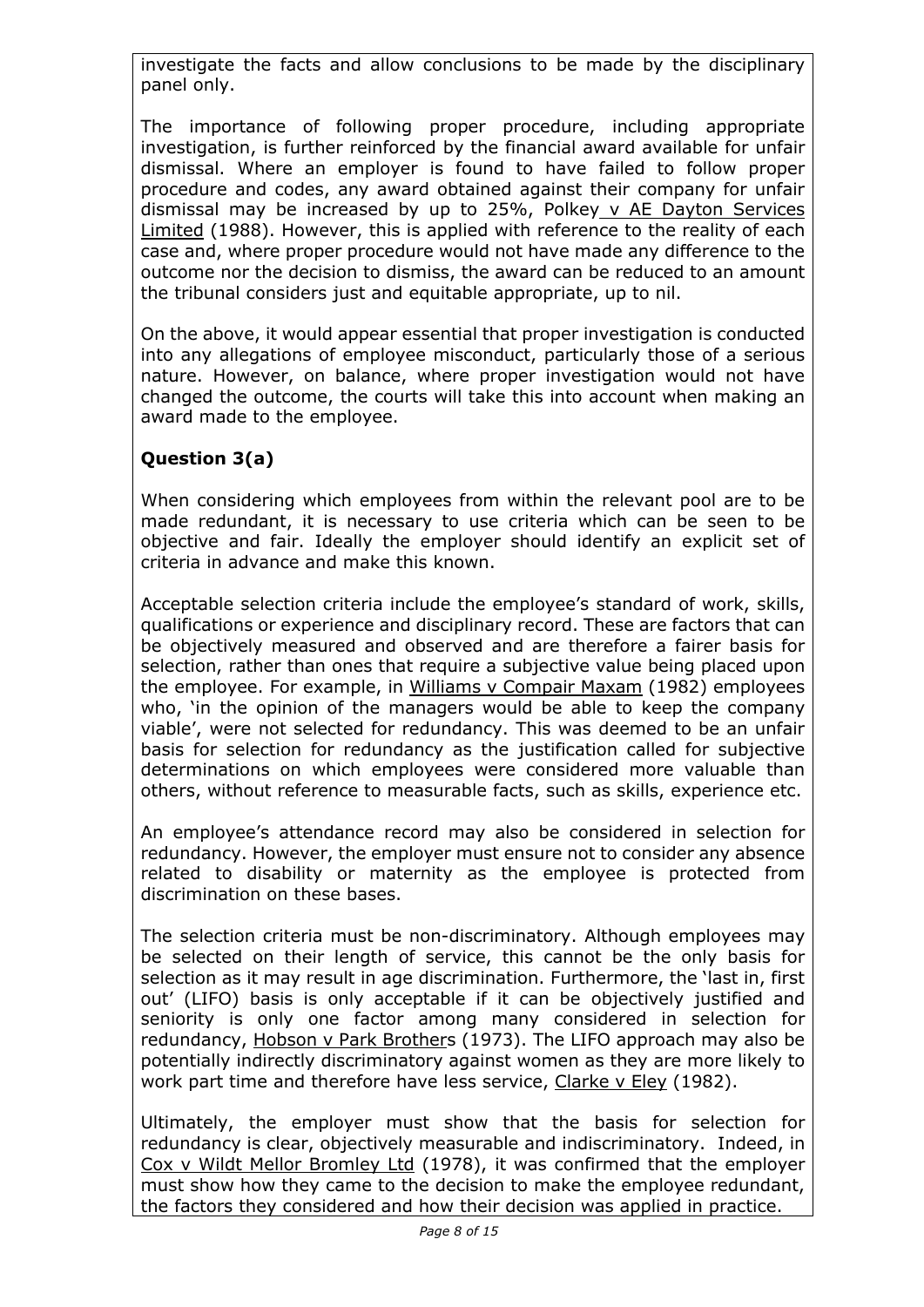# **3(b)**

Where an employer has made an employee redundant and failed to follow proper procedure, the redundancy will be treated as an unfair dismissal. The remedies for unfair dismissal are under ERA s.112 and Trade Union and Labour Relations (Consolidation) Act 1992 (TULRCA) s.157(1) and include an order of reinstatement, an order of reengagement and an order for compensation. Compensation is by far the most commonly preferred remedy. It consist of a basic award and a compensatory award. The calculation of the basic award is the same as that of a redundancy payment. It is half a week's pay for each full year the employee was under 22, one week's pay for each full year they were aged 22 to 41 years, one and half week's pay for each full year the employee was aged 41 years or older. The length of service is capped at 20 years, counting backwards from the date of the redundancy, and the calculation of a week's pay is subject to the maximum statutory redundancy payment.

If the redundancy was unfair, there will be an additional right to compensation under s123 ERA. This includes loss suffered and expenses reasonably incurred, as well as any benefit lost. This payment is also subject to a maximum statutory amount of 52 weeks gross pay or a statutory amount that increases each year. However, the employee has a duty to mitigate their losses and the compensatory award can be reduced to nil if the tribunal deems equitable, University of Sunderland v Drossou (2017).

Furthermore, if a tribunal finds that an employer acted in breach of the s188 TULRCA duty to consult, they must make a protective award. The protective award will be made in addition to any claims for unfair dismissal compensation or redundancy pay. The length of the award is at the discretion of the tribunal and subject to a limit of 90 days. However, entitlement to the award may cease if the employee unreasonably refuses an offer of alternative employment, ss190 and 191 TULRCA. Furthermore, an employer may claim exemption from the consultation provisions on the ground its own consultation scheme is at least as favourable, s198 TULRCA.

There may also be penalties under the Equality Act 2010 if the redundancy procedure is discriminatory.

## **Question 4**

Under s203 (1) ERA, an employee is an individual who works under a contract of service and an independent contractor is someone who works under a contract for services, s203 (2). Workers are defined under s 203(3) as individuals who perform services for another party whose status is not that of a client or customer. However, while these statutory definitions provide some explanation, they are not particularly precise. Therefore, the courts have developed more specific and fact-based tests to determine into which of the categories an individual's working life may fall.

When determining whether someone is an employee, worker or selfemployed, it is crucial to note that no single aspect will be decisive and the courts will consider many variables that make up the individual's working life in determining their status. As such, the court utilises tests of function, rather than merely title, in considering employment status. Firstly, the multiple/economic reality test, Ready Mixed Concrete Ltd v Minister of Pensions (1968) is the most frequently used test looking at several factors in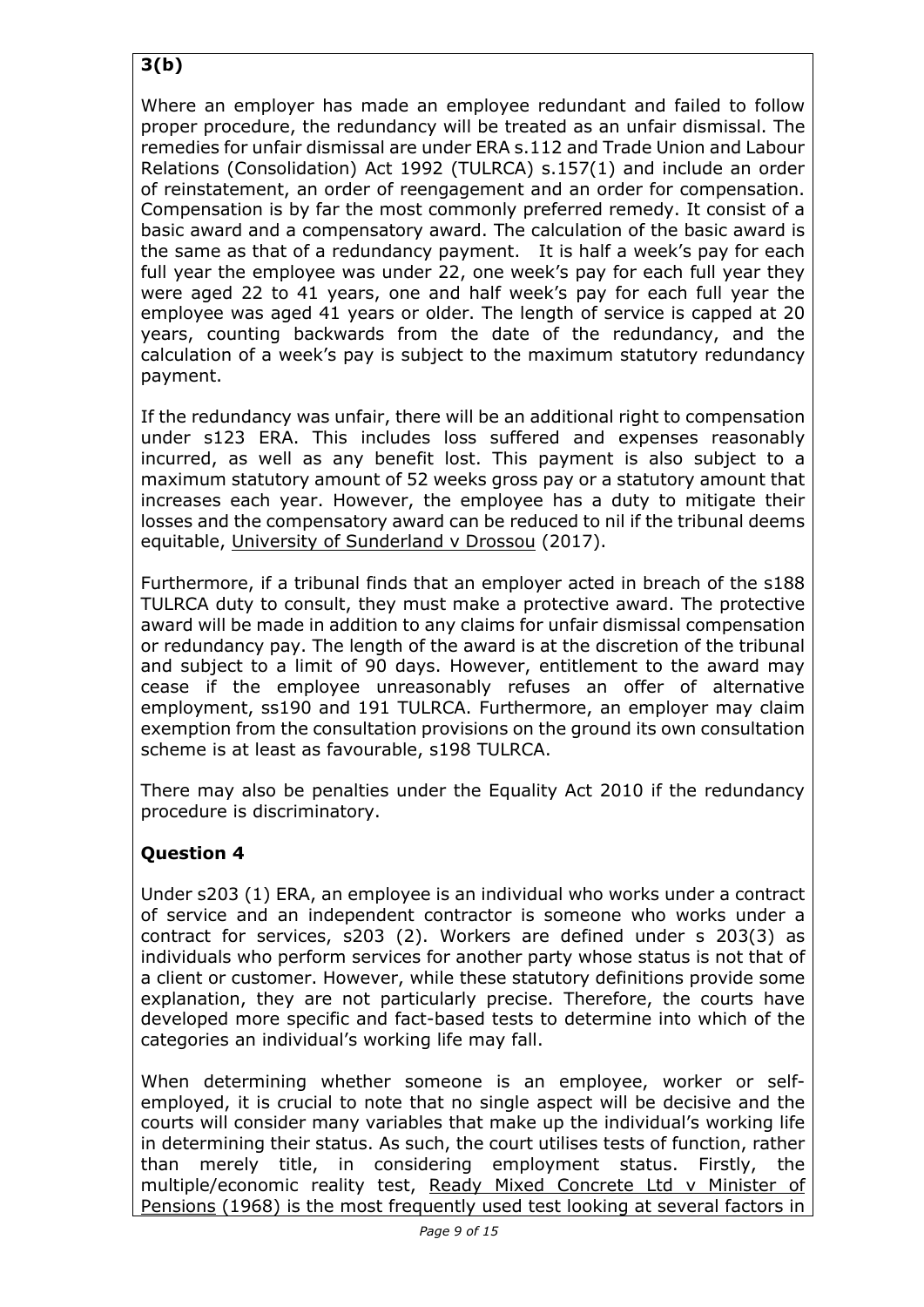determining employment status. This test considers many aspects that comprise the relationship between the individual and the 'employer', including the degree of control, mutuality of obligation, personal service, investment in tools and equipment and length of service. The method of payment and taxation are also examined and those who pay their own tax and national insurance are often thought to be self-employed. However, such 'economic realities' must, again, be balanced against other factors. In Pimlico Plumbers Ltd v Smith (2018), an individual was held to be a worker, rather than selfemployed, despite paying his own tax and national insurance and there being no mutuality of obligation in the relationship with his employer. However, the individual did wear a uniform, there was an obligation to follow certain instructions and his contract referred to annual leave and dismissal, he was also allowed to delegate to other company operatives.

This issue of delegation is another point to consider as personal service is a factor the courts consider in determining employment status. The ability to delegate your duties generally suggests the individual is not an employee, MacFarlane and Another v Glasgow City Council (2001). However, delegation, as with all factors, will be considered in the light of the individual's full working circumstances.

The employment contract may also examined to help assist in determining status, however, a contractual label will only be a deciding point where other factors are of equal weight, Young & Woods Ltd v West (1980). This reflects the courts recognition that an employer may seek to label a person working as an employee to be self employed as a means of avoiding liability for the many legal obligations owed to an employee by their employer. Therefore, the tests protect the employee by not giving too much weight to such contractual stipulations and thereby guard against 'sham' contracts. Indeed, in Consistent Group Ltd v Kalwak (2007) the EAT held that where there is disparity between express contractual provisions and the reality of an individual's working life, the latter should take precedence where the contractual provisions do not accurately reflect the 'actual nature' of the working relationship.

This is particularly beneficial to agency workers and those working under zero hours contracts, as both these groups are often considered to be workers under their written agreements. However, the court reinforces that when dealing with agency workers and zero hours contracts, the same tests will apply to determine employment status as for any other individual.

Therefore, agency workers and those on zero hours contracts will be employees so long as the tests of function demonstrate an employment relationship. In James v London Borough of Greenwich (2008), it was held that the decision on whether an agency worker is employed by an end-user must be decided in accordance with 'common law principles of implied contract'. Furthermore, in Pulse Healthcare Ltd v Carewatch Care Services Ltd and Others (2012), zero hours contractors were defined as not being employees of the company but were nonetheless held to be employees based on the reality of their working lives. This was due to the fact that the claimants had been working fixed hours on a regular basis for a number of years, provided personal service and wore uniforms. In particular, the mutuality of obligation and control elements reinforced a finding of employee status in this case.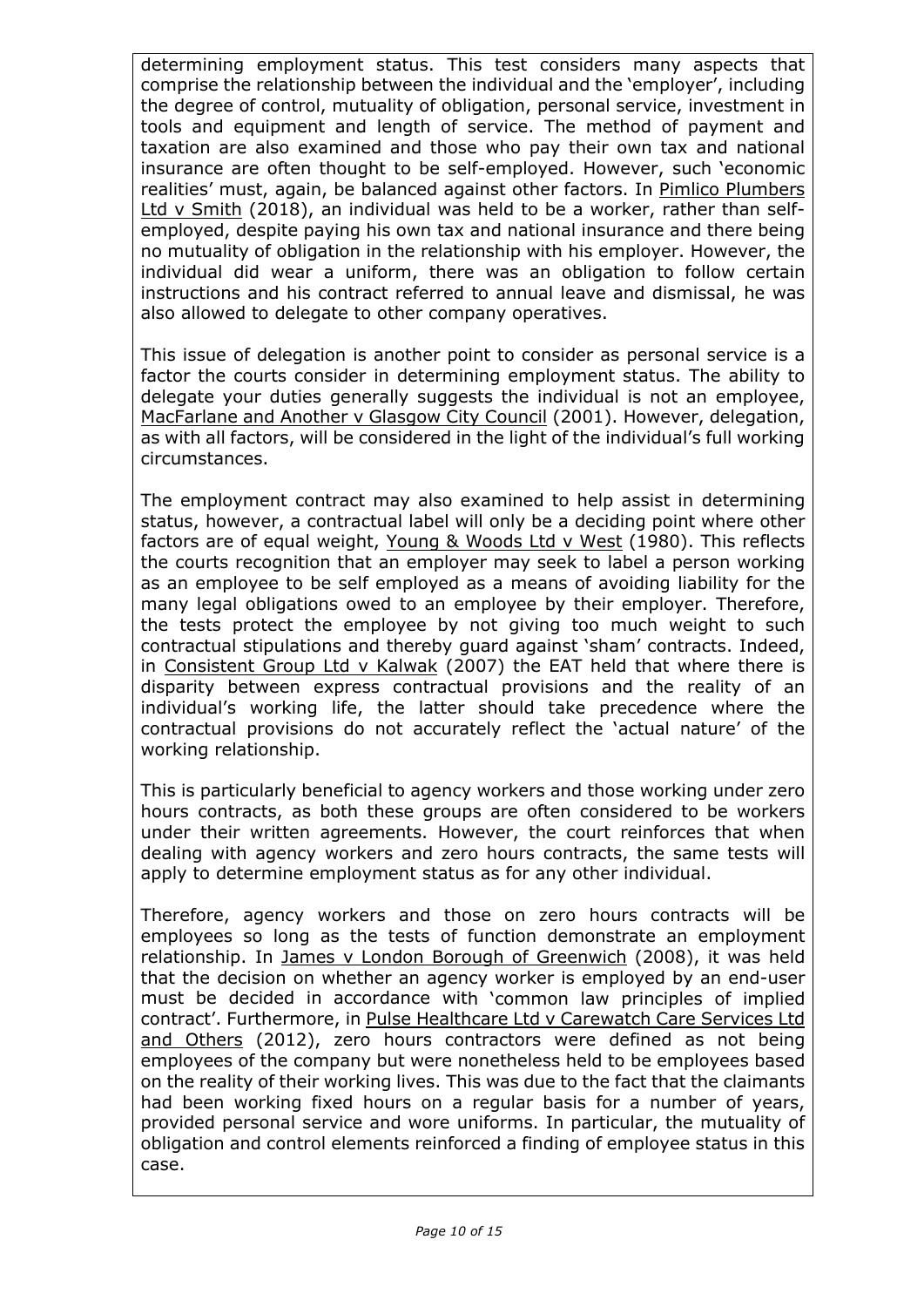Overall, the tests to determine employment status appear to recognise the need to protect individuals from being denied the rights associated with employee and worker status. The courts look at many variables, and none in isolation, to ensure the fairest assessment of the reality of the individual's working life is considered in deciding their legal status.

#### **SECTION B**

#### **Question 1**

An employee with 26 weeks continuous employment has the right to request flexible working under s80F ERA, but only one such application may be made in a 12-month period. The request must be in writing and state the date of application, the change requested and the proposed date of effect of this change. Furthermore, the application must identify any effect the change may have on the employer and how this may be dealt with, as well as confirming that it is a statutory request and providing details and of any previous requests.

Lynette has been an employee of Millers Ltd for three years so has the required duration of employment and has not made an application in the preceding 12 months, as she has never made one before. Lynette's request is via email so is in writing, however, it does not stipulate that it is a request for flexible working. Lynette has specified the change requested and explained when she would like the change to take effect, however, she has not addressed the effect this may have on the employer nor how this may be overcome. As it stands, the application does not meet statutory requirements.

Employers have a duty to handle all requests for flexible working in a reasonable manner and may only reject a request on grounds stated under s80G ERA 1996. These grounds include the burden of additional costs, detrimental effect on ability to meet customer demand, inability to reorganise the work among existing staff, inability to recruit additional staff, detrimental impact on quality or performance, insufficiency of work during the periods the employee proposes to work and planned structural changes. Tamisha has stated that the business is quiet in the mornings, which falls under the insufficiency of work ground. Furthermore, she can justify her refusal on the grounds of the inability to recruit additional staff to cover afternoons due to the burden of additional costs. Tamisha has legal grounds to reject Lynette's application for flexible working.

Under new provisions made by the Parental Bereavement (Leave and Pay) Act 2018, parents who lose a child under 18 years of age or suffer a stillbirth at or after 24 weeks are entitled to take leave pursuant to regulations made under s 80EA inserted into ERA by the 2018 act. As Noel's partner has suffered a stillbirth one week prior to her due date (s 80EE ERA), Noel is entitled to at least two weeks leave under this statute. Furthermore, Noel is entitled to take the leave without notice. The rights under this statute are 'day one' rights so Noel does not need to have any requisite duration of employment as there is no qualifying criteria to take this leave unpaid. However, paid leave requires 26 weeks continuous employment (s 171ZZ6 Social Security Contributions and Benefits Act 1992, as inserted by the 2018 Act), as Noel has been with the company for eight months, he will qualify for this. By refusing his leave, Tamisha has breached Noel's rights under this statute. Furthermore, Tamisha has also directly discriminated against Noel on the grounds of sex, which is a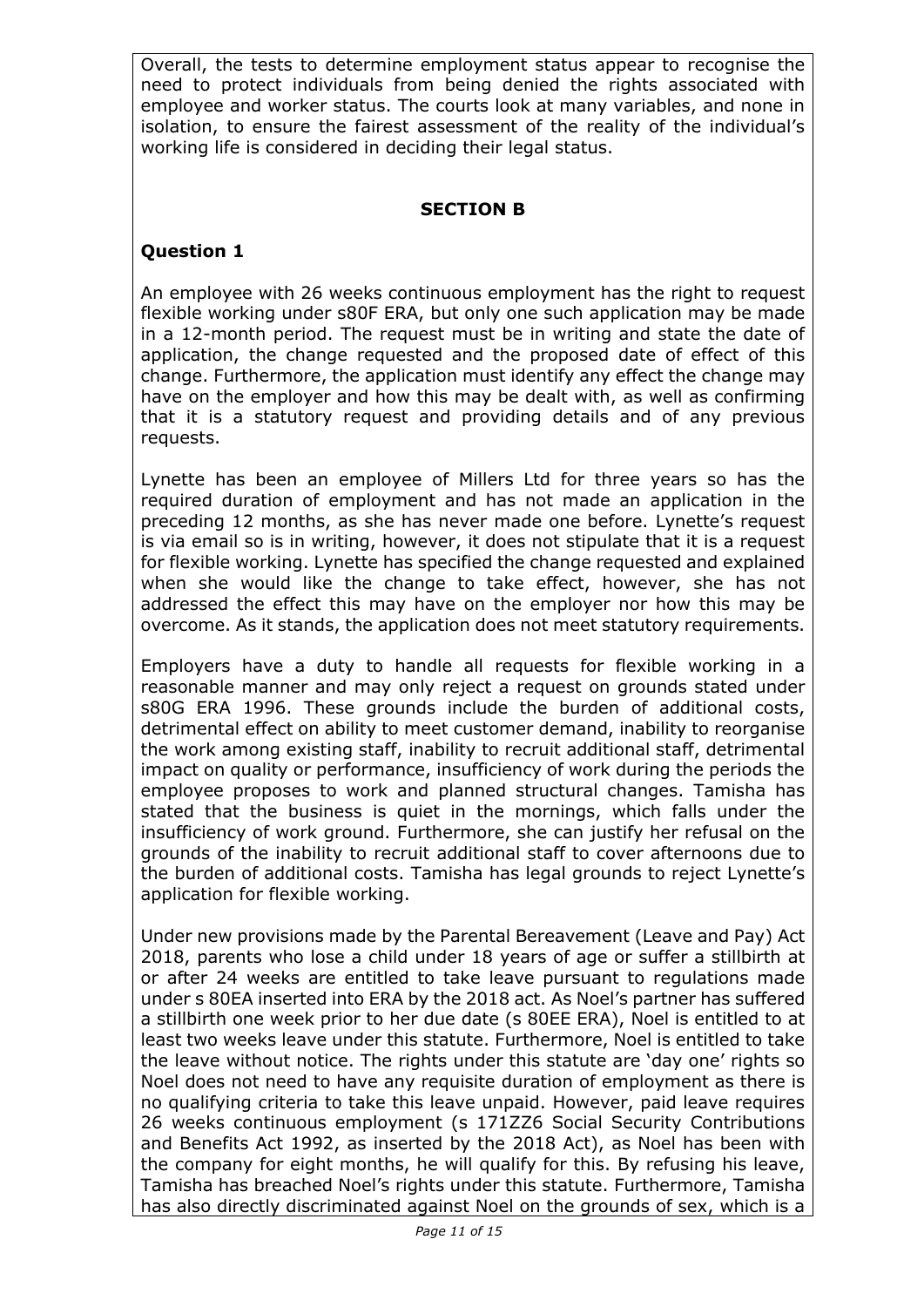protected characteristic under the Equality Act 2010 s4, as it appears that she would have acceded to the request had he been female. This may also potentially raise a claim of indirect discrimination if the leave is only made available to males. Furthermore, suggesting that bereavement leave should only be available to women could also be seen as harassment under s26 as the suggestion that his loss is not great due to his gender, is likely to cause Noel to feel offended and violated.

# **Question 2(a)**

Eating Ltd has taken over the provision of a service from Lean Treats Ltd; the service provision being the providing of catering services within a certain geographical area. For a change in service provision to fall under Transfer of Undertakings (Protection of Employment) Regulations 2006 (TUPE 2006), the activities carried on after the change in service provision must remain "fundamentally or essentially the same" as those carried on before it (Collective Redundancies and Transfer of Undertakings (Protection of Employment) (Amendment) Regulations 2013, Spijkers Case (1986), Cheesman v Brewer Contracts (2001). The service provision, the providing of catering services to office workers, remains essentially the same and therefore meets this definition.

## **(b)**

Under TUPE 2006 Reg 4, the contractual rights, obligations and liabilities of transferred employees are transferred from the transferor to the transferee and no changes may be made to the contracts of the transferred employees. The only exception to this rule is where variations to contract are made for an economic, technical or organisational (ETO) reason necessitating changes in the workforce. However, harmonisation of contractual terms, in particular as to pay, of the transferred employees would not be considered an ETO reason. The definition of an ETO reason expressly excludes variations to transferred employee's contracts based solely on the transfer, the lowering of wages by 5% is an attempt at harmonisation resulting solely from the transfer and is prohibited under TUPE 2006.

# **2(c)**

Under Reg 11 TUPE 2006, the transferor has to notify the transferee of any employee liability information relating to each transferred employee; including disclosure of any disciplinary procedures taken against the employee. This information must be in writing or made available to the transferee in a readily accessible form. Notification must be given no less than 28 days before the relevant transfer, or as soon as reasonably practicable. Therefore, Eating Ltd had a right to know about Jack's disciplinary record prior to his transfer from Lean Treats Ltd. By not providing this information, Lean Treats Ltd have failed in their obligation under TUPE Reg 11.

As there has been a breach of Reg 11 TUPE 2006, Eating Ltd can make a complaint to an employment tribunal that Lean Treats Ltd failed to comply (Reg 12). They must bring their complaint before the end of the period of three months beginning with the date of the relevant transfer or within such further period as the tribunal considers reasonable in the case. As Jack has been working at Eating Ltd for just three weeks, his transfer took place less than a month ago. Therefore, Eating Ltd still has two months to bring this claim to the tribunal.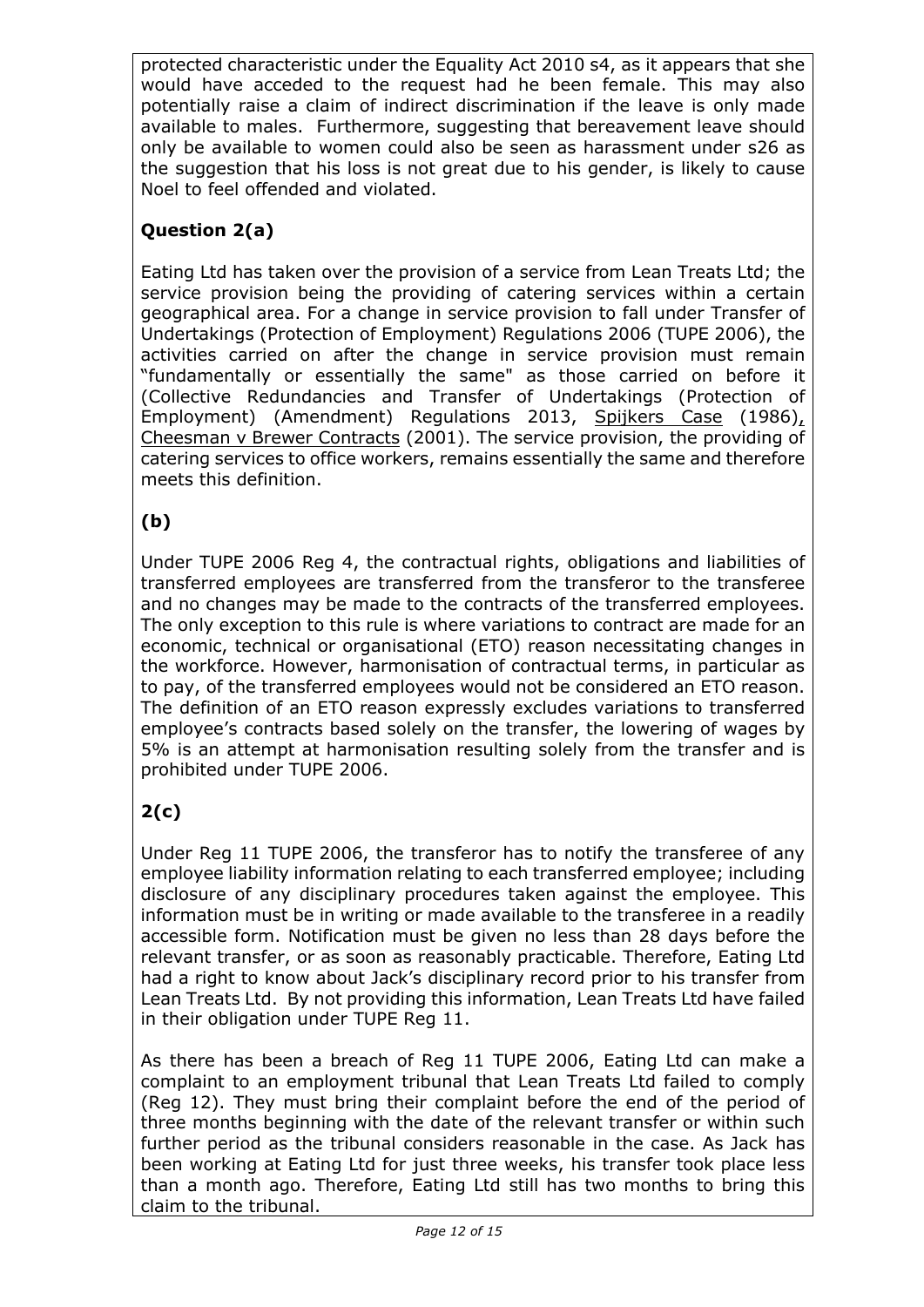If the tribunal finds in favour of Eating Ltd, they can make a declaration to that effect and award compensation from Lean Treats Ltd in an amount the tribunal costs considers just and equitable in the circumstances, normally not less than £500. The court will consider any loss sustained by the transferee as a result of the matter complained of and any terms of the contract under which the transferor may be liable to pay the transferee a sum in respect of failing to supply employee liability information. The contract between Eating Ltd and Lean Treats Ltd does not appear to contain any such clauses and Eating Ltd has not, as yet, suffered any specific financial loss due to the breach. The tribunal will award an amount deemed equitable in light of these facts.

### **Question 3**

### **Mohammad**

The Equality Act 2010 (EA) recognises nine protected characteristics and treating a person less favourably on the basis of their holding any of these characteristics will be considered discrimination. These protected characteristics include religion and sex.

Mohammad has been directly discriminated against on the grounds of religion, s10 EA; there is also a potential for indirect discrimination if the exclusion extends to all persons of a particular religion. The fact that Mohammad is not of any religious belief is not of relevance as the statute recognises discrimination by perception. This type of discrimination occurs where an individual is treated less favourably due to another perceiving them to hold a protected characteristic they do not actually hold, **English y Thomas** Sanderson (2009). In this case, Mohammad is being treated less favourably, by being excluded from the company meeting where future prospects were being discussed, and this is on the basis of Katya perceiving him to be of a certain religious faith when he does not actually follow any religion.

Perception discrimination is recognised in relation to all protected characteristics, including religion, and extends to both direct discrimination as well as claims of harassment. An individual may feel degraded or offended by the use of certain language in relation to a religion, even if they do not hold the religion, Noble v Sidhil Ltd & Anor (2016). Therefore, Mohammad may also bring a claim for s 26 EA harassment as the words used by Katya are likely to cause offence and create a hostile environment for him, leading him to avoid communal staff areas and miss his lunch break.

#### **Demi**

The EA also recognises associative discrimination. This type of discrimination occurs an individual is treated less favourably due to their association with a person holding a protected characteristic. Mohammad holds a protected characteristic and Demi has been treated less favourably due to her association with Mohammad, Coleman v Attridge Law (2008). As stated above, an individual can feel harassed by comments aimed at a protected characteristic even if they do not hold the protected characteristic. Therefore, Demi may also bring a claim for harassment as Katya's actions, as based upon Mohammad's perceived religion, made her feel 'very uncomfortable', s26 EA.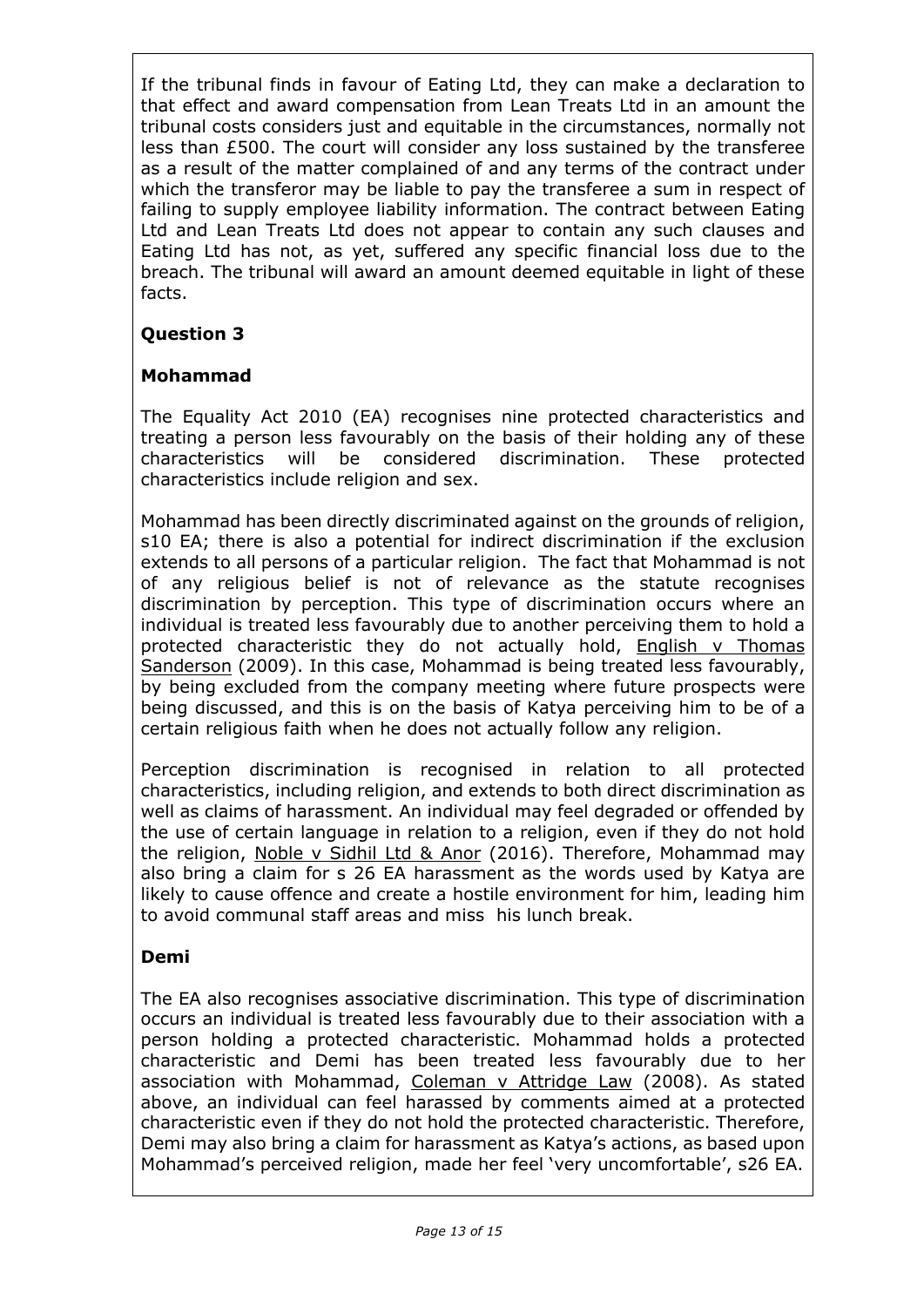Finally, Demi may be able to make a claim for victimisation under s27 EA as she has been subjected to a detriment due to supporting a person who has been the victim of discrimination. The detriment in question is her no longer being considered for a promotion for which she was due to interview. The reason behind Demi's exclusion for promotion is her telling Katya that she found her actions towards Mohammad unfair and discomforting and this has evidently led to the decision not to allow her to interview for the promotion.

## **Remedies**

Both Mohammad and Demi may bring a claim for discrimination against Katya, s110 EA or they may prefer to bring a claim against Pretty Dresses Ltd through vicarious liability. For a claim of vicarious liability to succeed, it will need to be proven that the company did nothing to stop or prevent the discrimination s109 EA. This appears to be the case as Katya discriminated against Mohamad and the proceeded to also discriminate against Demi. This suggests her behaviour was not being monitored nor was any policy in place to prevent such actions.

If an employment tribunal finds that discrimination has occurred, they may make an order declaring the rights of the parties or make a recommendation that the respondent take a particular action designed to remove or reduce the effects of the discrimination, s 124 (2) (a) EA. The tribunal may also order compensation be paid under s124 (2) (b) EA, including financial loss which will be assessed as an amount to put the employee in the position he would be in had the discrimination not occurred. This is a broad remit and includes career loss and 'stigma' loss for pursuing a claim against an employer, Chagger v Abbey National (2009). The tribunal may also make an award for injury to feelings and this amount has no upper limit. In Vento v Chief Constable of West Yorkshire Police (2003), three payment bands were established to reflect the seriousness of the discrimination: the more serious the discrimination, the higher the compensation. Band 1 applies where there has been a lengthy campaign of discriminatory harassment, Band 2 is appropriate for serious cases which do not merit an award in the highest band, and Band 3 will apply for less serious cases of discrimination, for example an isolated act. As Katya has recently joined the company, there does not appear to be any sustained discrimination, therefore, the compensation for both Mohammad and Demi will likely fall in Band 2 or Band 3.

# **Question 4(a)**

Constructive dismissal occurs where an employee resigns due to the employer making it very difficult for them to continue in their role. This type of dismissal requires that the employers commit a fundamental breach of the contract between employer and employee. Where a constructive dismissal occurs, an employee can bring a claim for wrongful dismissal; unlike constructive unfair dismissal, this type of claim does not require a particular length of service.

The actions of Hatty may constitute such a breach of contract leading to the constructive dismissal of Peter. Hatty, a manager, has targeted and 'humiliated' Peter in front of other members of staff, in particular, less senior staff. These are recognised grounds for constructive dismissal, Western Excavating Ltd v Sharp (1978).

An employee may resign over one 'serious' incident, as Peter has done; it is clear Peter considers the event to be serious and it has remained on his mind